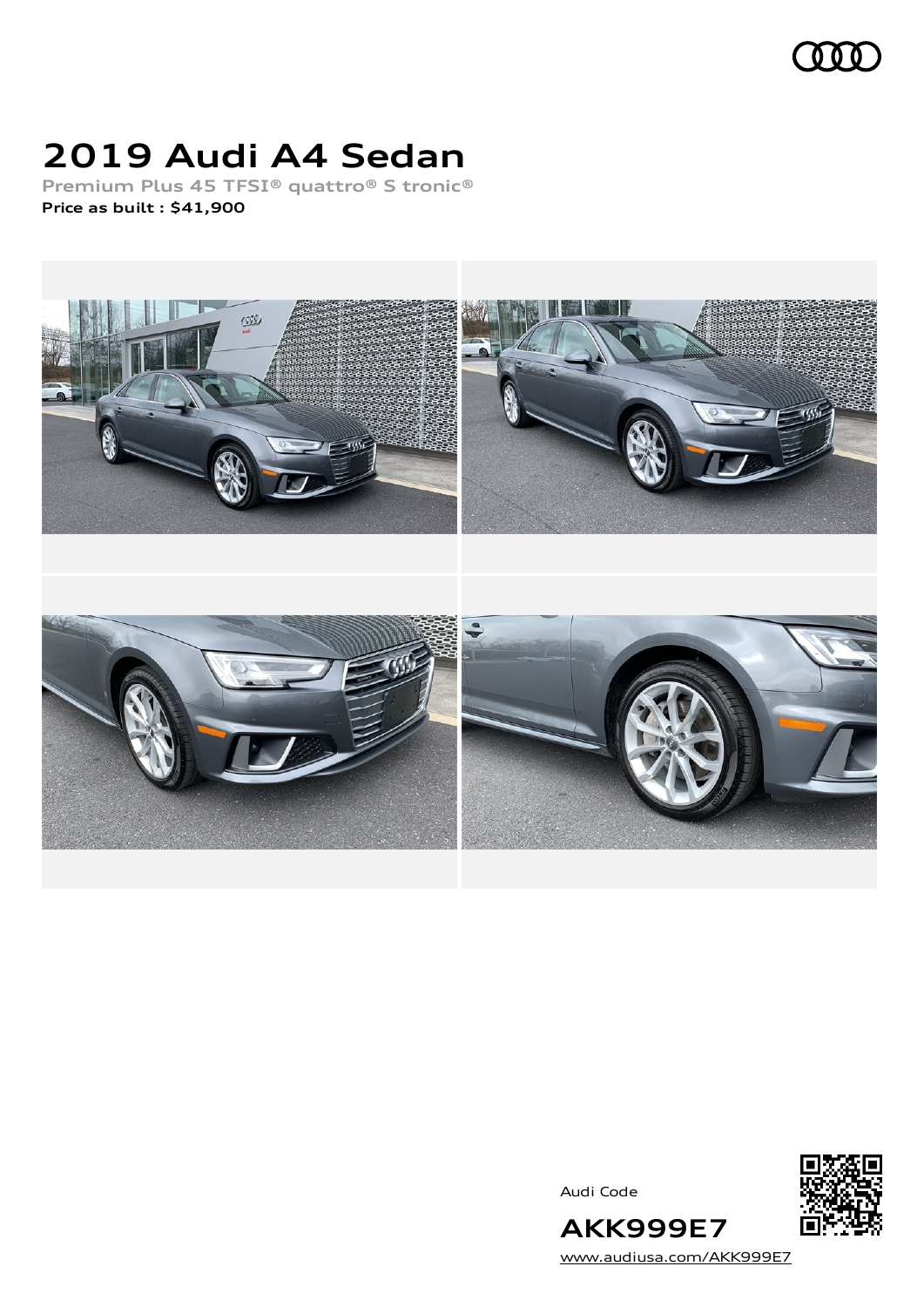### **Summary**

**Audi 2019 Audi A4 Sedan** Premium Plus 45 TFSI® quattro® S tronic®

**Price as buil[t](#page-8-0)** \$41,900

#### **Exterior colour**

Monsoon Gray metallic



#### **Interior colour**

| Seats     | Rock Gray              |
|-----------|------------------------|
| Dashboard | Granite Gray/Rock Gray |
| Carpet    | Granite Gray           |
| Headliner | Titanium Gray          |

#### **Technical Specifications**

| Engine type                  | 2.0-liter four-cylinder                       |
|------------------------------|-----------------------------------------------|
| stroke                       | Displacement/Bore and 1,984/82.5 x 92.8 cc/mm |
| Torque                       | 273 lb-ft@rpm                                 |
| Top track speed              | 130 mph mph                                   |
| Acceleration (0 - 60<br>mph) | 5.6 seconds seconds                           |
| Recommended fuel             | Premium                                       |

#### **Further Information**

| Type of vehicle | Used car     |
|-----------------|--------------|
| Mileage         | 13,385 miles |
| Warranty        | No           |

#### **Audi Code** AKK999E7

**Your configuration on www.audiusa.com** [www.audiusa.com/AKK999E7](https://www.audiusa.com/AKK999E7)

**Commission number** a2d1bca00a0e09b1790e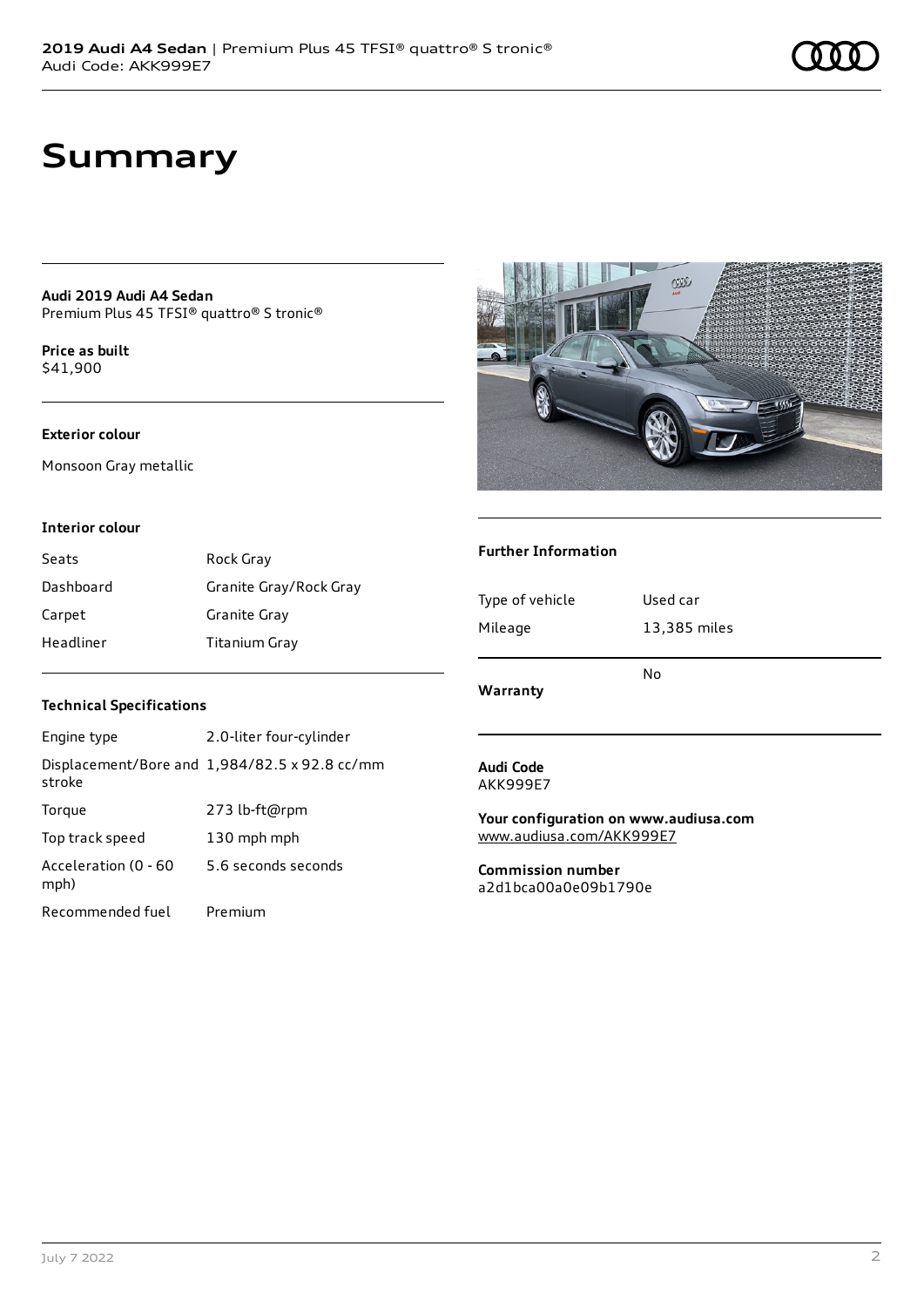

# **Standard features**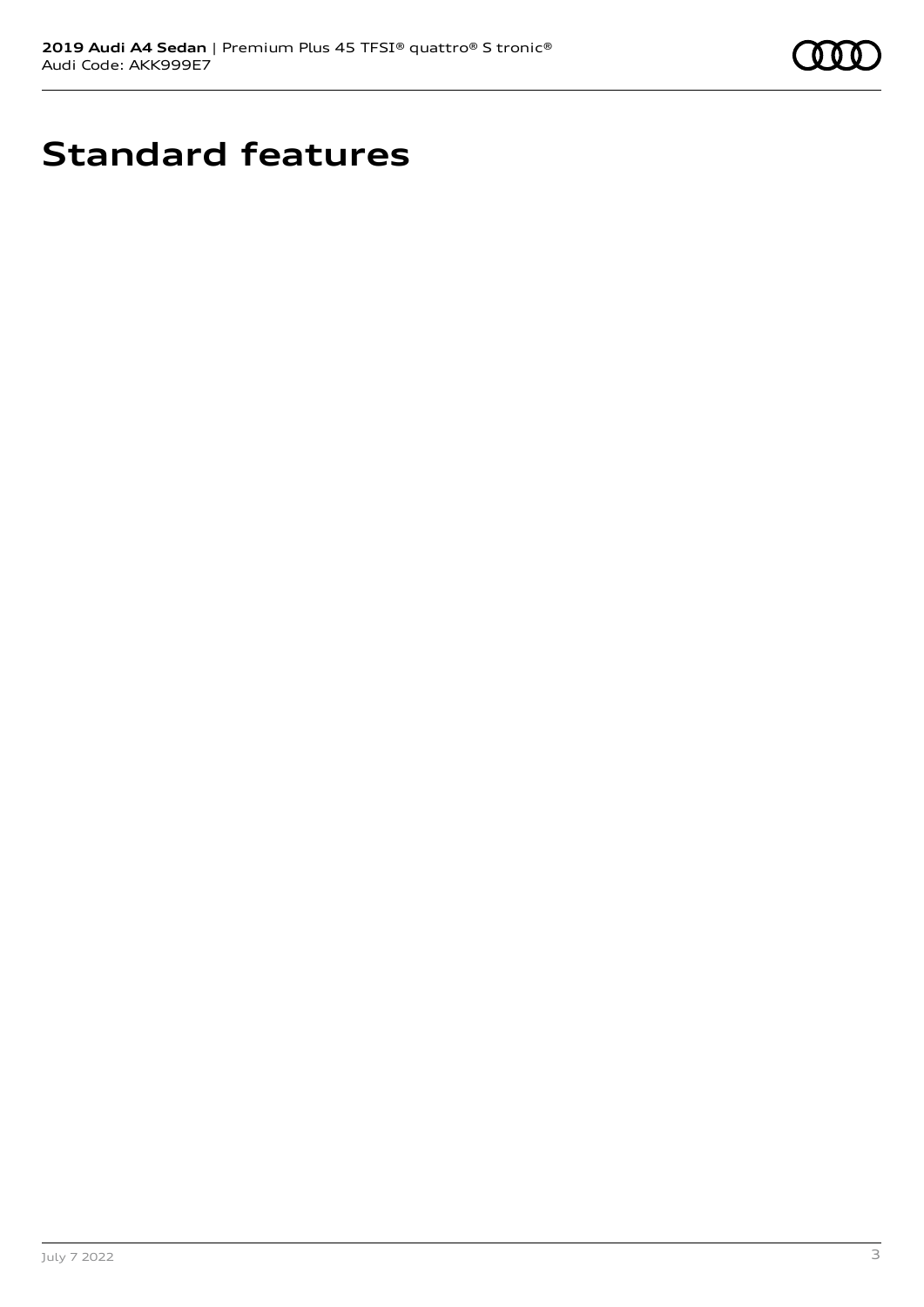## **Dealer remarks**

2019 Audi A4 Clean CARFAX. CARFAX One-Owner.

For more information, please contact LeAnna Cherewka at lcherewka@sunmotorcars.com.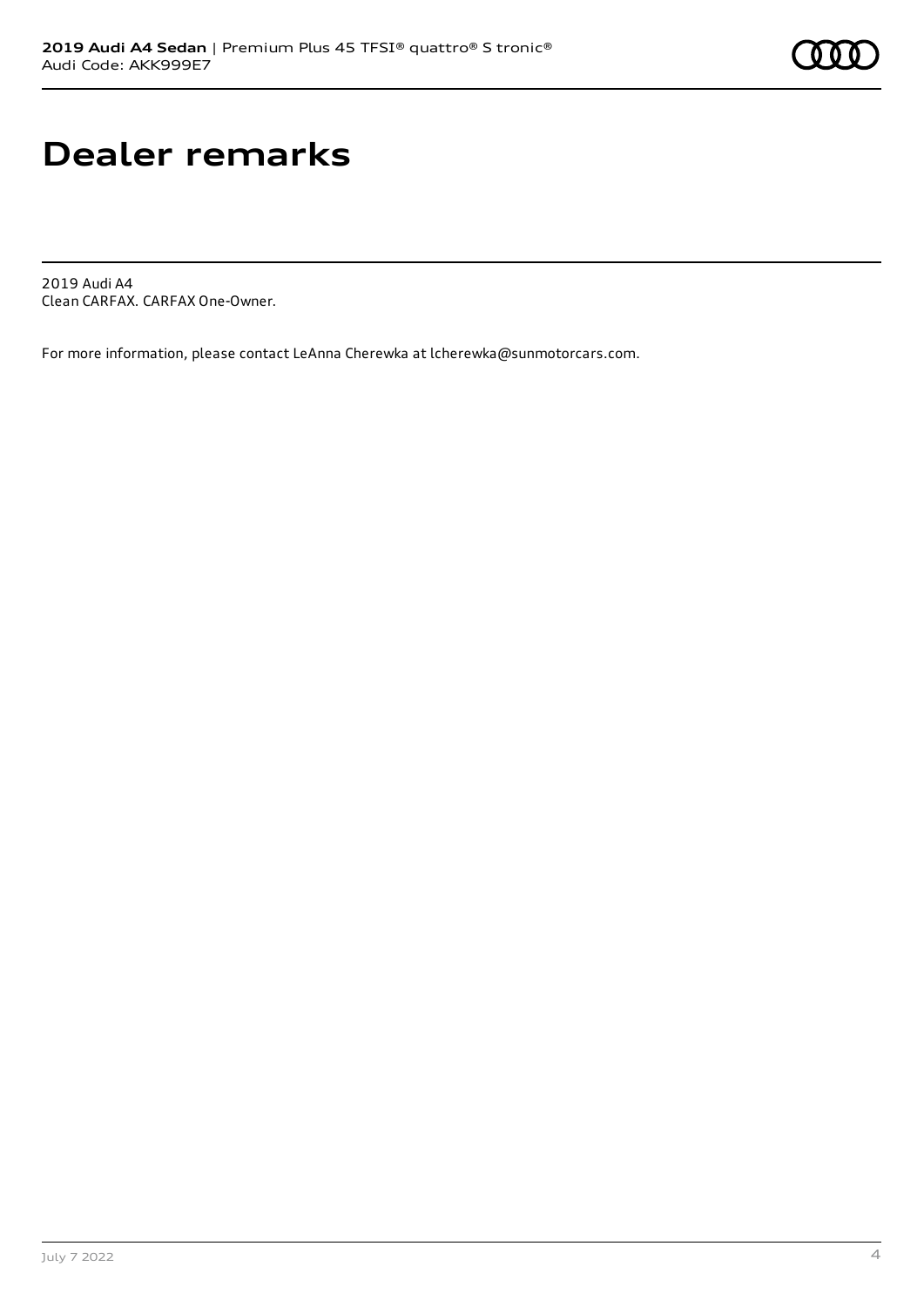### **Technical Specifications**

### **Engineering | Performance**

| Engine type                                 | 2.0-liter four-cylinder                       |
|---------------------------------------------|-----------------------------------------------|
| Acceleration (0 - 60<br>mph)                | 5.6 seconds seconds                           |
| Power Level                                 | 45                                            |
| Engine block                                | Cast-iron                                     |
| Induction/fuel injection Turbocharged/TFSI® |                                               |
| Cylinder head                               | Aluminum-alloy                                |
| Horsepower                                  | 248 @ rpm                                     |
| stroke                                      | Displacement/Bore and 1,984/82.5 x 92.8 cc/mm |
| Top track speed                             | 130 mph mph                                   |
| Torque                                      | 273 lb-ft@rpm                                 |
| Valvetrain                                  | 16 valve DOHC with Audi valvelift             |

#### **Transmission | Drivetrain**

| 0.508:1                                                                                                     |
|-------------------------------------------------------------------------------------------------------------|
| 4.270:1                                                                                                     |
| 0.386:1                                                                                                     |
| 1.057:1                                                                                                     |
| Seven-speed S tronic <sup>®</sup> dual-clutch<br>transmission with quattro <sup>®</sup> all-<br>wheel drive |
| 0.738:1                                                                                                     |
| 2.190:1                                                                                                     |
| 1.517:1                                                                                                     |
| 2.750:1                                                                                                     |
| 3.188:1                                                                                                     |
|                                                                                                             |

#### **Electrical system**

| Alternator | 14 Volt - 110-150A  |
|------------|---------------------|
| Battery    | 12 Volt - 420A/70Ah |

#### **Steering**

| Steering type                             | Electromechanical speed-sensitive<br>power steering system |
|-------------------------------------------|------------------------------------------------------------|
| Turning diameter, curb-38.1 ft<br>to-curb |                                                            |
| Steering ratio                            | 15.9:1                                                     |

#### **Suspension**

| Front axle | Five-link front independent steel<br>spring suspension |
|------------|--------------------------------------------------------|
| Rear axle  | Five-link rear independent steel<br>spring suspension  |

### **(1/2)**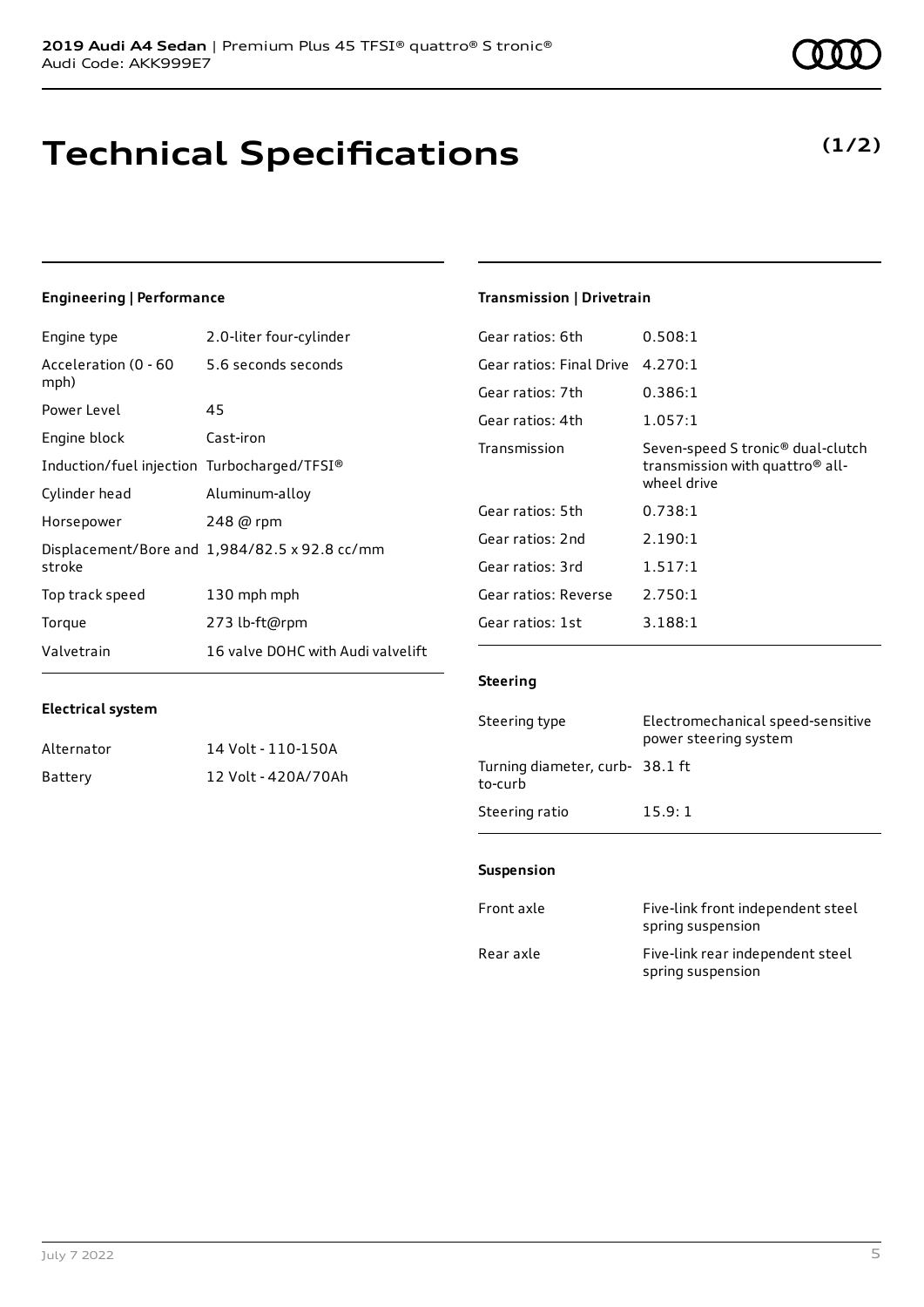# **Technical Specifications**

#### **Brakes**

| Front brakes                                                                                                                                     | 13.3 (ventilated disc) in                                   | Seating capacity                          | 5                    |
|--------------------------------------------------------------------------------------------------------------------------------------------------|-------------------------------------------------------------|-------------------------------------------|----------------------|
| Rear brakes                                                                                                                                      | 13.0 (ventilated disc) in                                   | Shoulder room, rear                       | 54.5 in              |
| Parking brake                                                                                                                                    | Electromechanical                                           | Head room with front<br>sunroof           | 38.9 in              |
| <b>Body</b>                                                                                                                                      |                                                             | Leg room, rear                            | 35.7 in              |
|                                                                                                                                                  |                                                             | Shoulder room, front                      | 55.9 in              |
| Material<br>Lightweight construction<br>technology - multi-material body<br>construction (steel and aluminum<br>composition) and multistep anti- | Head room with rear<br>sunroof                              | 37.4 in                                   |                      |
|                                                                                                                                                  | Leg room, front                                             | $41.3$ in                                 |                      |
| Corrosion protection                                                                                                                             | corrosion protection<br>Multistep anti-corrosion protection | Cargo volume, rear<br>seatbacks up/folded | $13.0/-$ cu ft, cu f |
|                                                                                                                                                  |                                                             |                                           |                      |

#### **Warranty | Maintenance**

| Warranty    | 4-Year/50,000 mile Audi New<br>Vehicle Limited Warranty                                  |
|-------------|------------------------------------------------------------------------------------------|
| Maintenance | 12-month/10,00 mile (whichever<br>occurs first) NO CHARGE first<br>scheduled maintenance |

#### **Exterior Measurements**

| Height                           | 56.2 in   |
|----------------------------------|-----------|
| Overall width without<br>mirrors | 72.5 in   |
| Length                           | 186.1 in  |
| Wheelbase                        | 111.0 in  |
| Drag coefficient                 | 0.27 Cw   |
| Overall width with<br>mirrors    | 79.6 in   |
| Track rear                       | $61.2$ in |
| Track front                      | 61.9 in   |
| Curb weight                      | 3,627 lb  |

**Interior measurements**

| Seating Capacity                          |                       |
|-------------------------------------------|-----------------------|
| Shoulder room, rear                       | 54.5 in               |
| Head room with front<br>sunroof           | 38.9 in               |
| Leg room, rear                            | 35.7 in               |
| Shoulder room, front                      | 55.9 in               |
| Head room with rear<br>sunroof            | 37.4 in               |
| Leg room, front                           | 41.3 in               |
| Cargo volume, rear<br>seatbacks up/folded | $13.0/-$ cu ft, cu ft |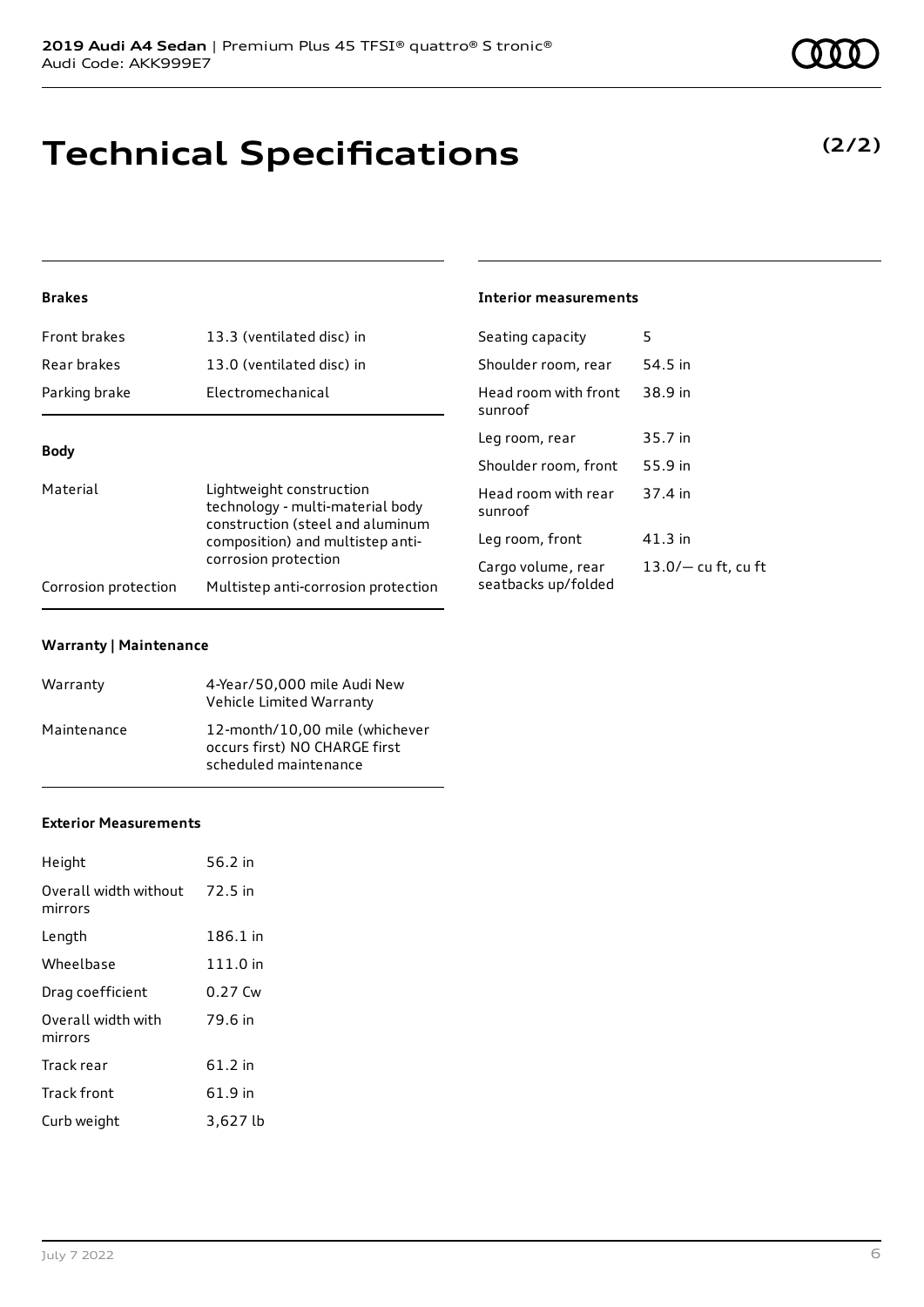### **Consumption- and emission**

#### **Consumption by NEDC**

| urban       | $23$ mpg |
|-------------|----------|
| extra-urban | 34 mpg   |
| combined    | 27 mpg   |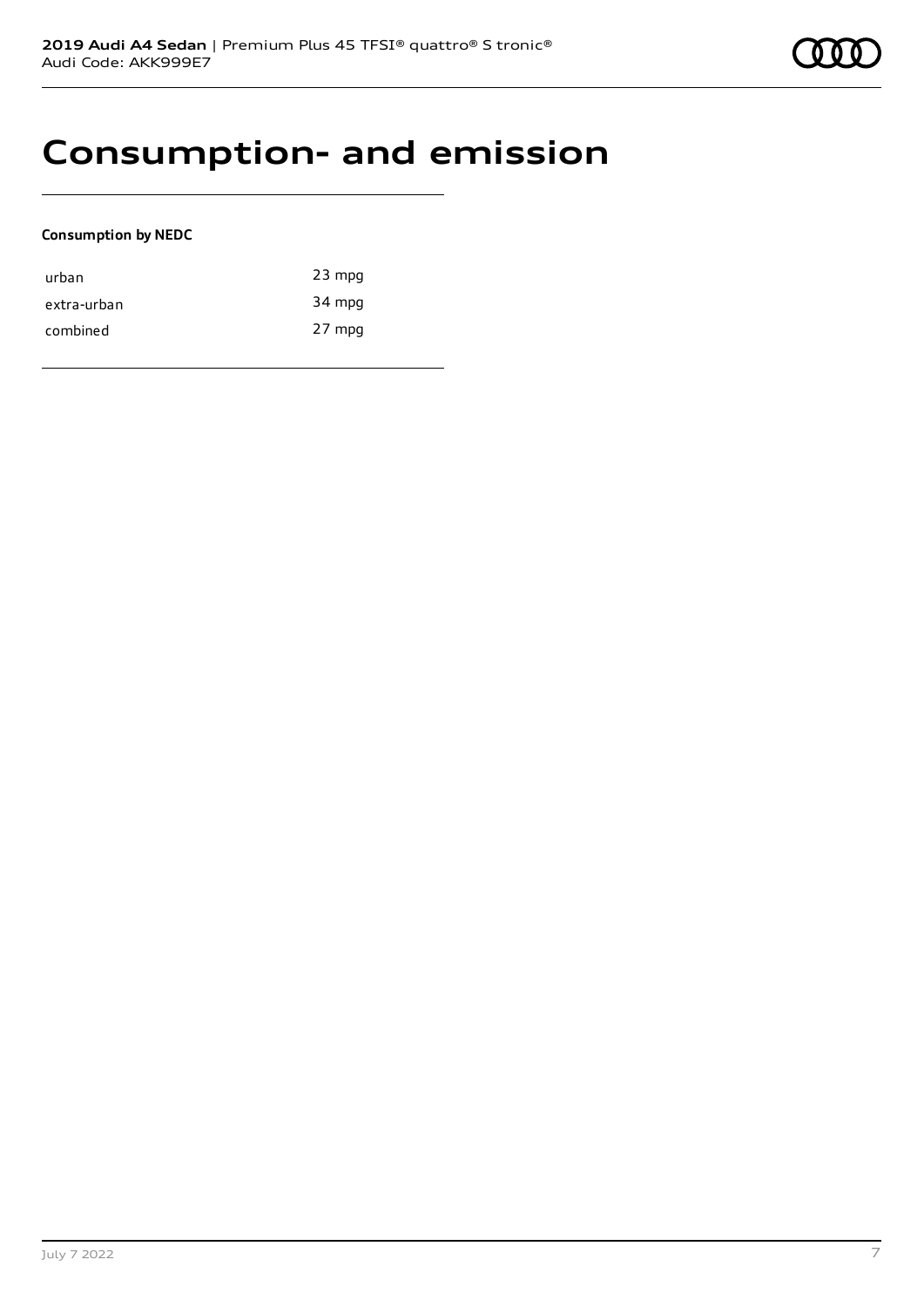# **Contact**

Dealer **Audi Mechanicsburg**

6671 Carlisle Pike 17050 Mechanicsburg PA

Phone: +17177962834 FAX: 7177661015

www: [https://www.mechanicsburgaudipa.com](https://www.mechanicsburgaudipa.com/)